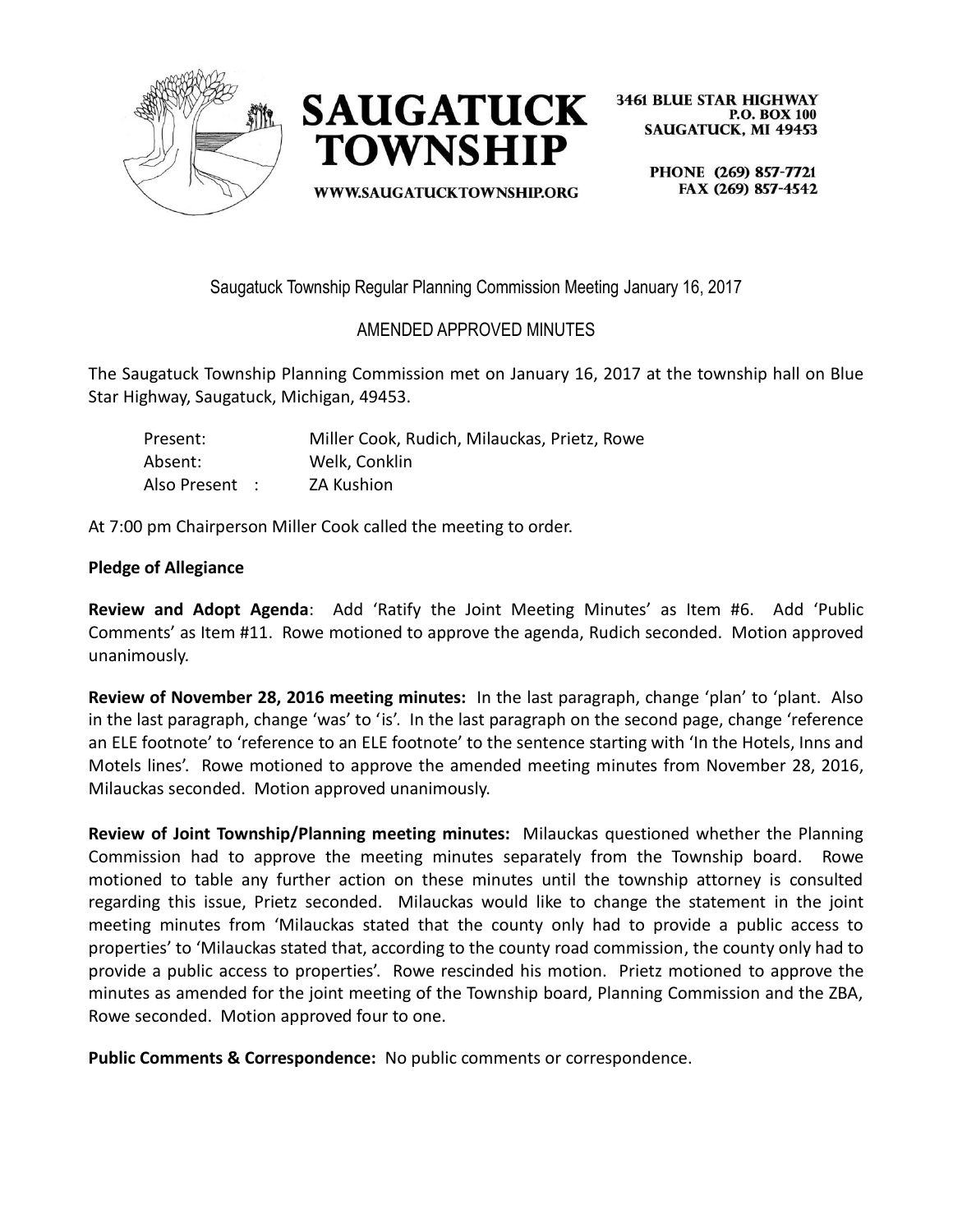## AMENDED APPROVED MINUTES

### **Public Hearing for Special Approval Use to allow a 100 foot communication tower, Kalamazoo Lake Water and Sewer Authority, 6449 Old Allegan Road, 03-20-010-004-00.**

Miller Cook opened the Public Hearing.

Mr. Daryl VanDyke from Kalamazoo Lake Water & Sewer Authority explained the need for a radio tower that would control the water system, to communicate between wells and to monitor various water levels. In order to ensure 100% performance of the radio system, the tower needs to be 100 feet tall. Prietz asked about the frequency that the tower would be transmitting. Mr. VanDyke stated that it is a licensed frequency from the FCC. ZA Kushion stated that the tower would not be able to be seen from any of the residential properties but might be seen from the freeway.

Public Correspondence was received from Ms. Anita Nielsen. She stated that she was concerned about the health effects of living near the communication tower. Mr. VanDyke stated that she might be thinking that the tower would be a cellular tower when in reality, it will be a radio tower. The frequency and intensity of the signal will be a lot less than a cellular tower would be. Milauckas asked if the tower would be located next to the KLSWA building. VanDyke stated that they would be replacing the existing tower with this new higher tower. Milauckas asked if the new communication tower met the standards of the Ordinance 2976 Wireless Towers & Antennas. ZA Kushion stated that all of the standards are met.

Public Comment from Marcia Perry, 6248 Blue Star Highway. Ms. Perry asked if there were any health studies regarding the specific frequency that the communications tower would be using. She also asked if the tower would be a single purpose tower and would not be allowed to be altered later into something that might affect others on neighboring properties. Mr. VanDyke stated that he was not aware of any health studies and that the frequency that would be used with this tower would be equal to that of the frequency that is used by emergency responders.

Rowe motioned to close the public comment portion of the hearing, Prietz seconded. Motion approved unanimously. Rowe motioned to approve the Special Approved Use as presented, Rudich seconded. Motion approved unanimously.

#### **Public Hearing to add new zoning sections 40-745 and 40-746 to Chapter 40, Article VII of the Code of Ordinances and to amend section 40-1046 to regulate Oil & Gas related facilities.**

Miller Cook opened the Public Hearing.

Miller Cook explained the history and the reasons why these new zoning sections and amendments were needed.

Public comment from Marcia Perry, 6248 Blue Star Highway. Ms. Perry applauded the committee that has been working on these new zoning sections. She stated that these new zoning sections and amendment would ensure that the township is prepared for anything might come down the road that would affect a great many people.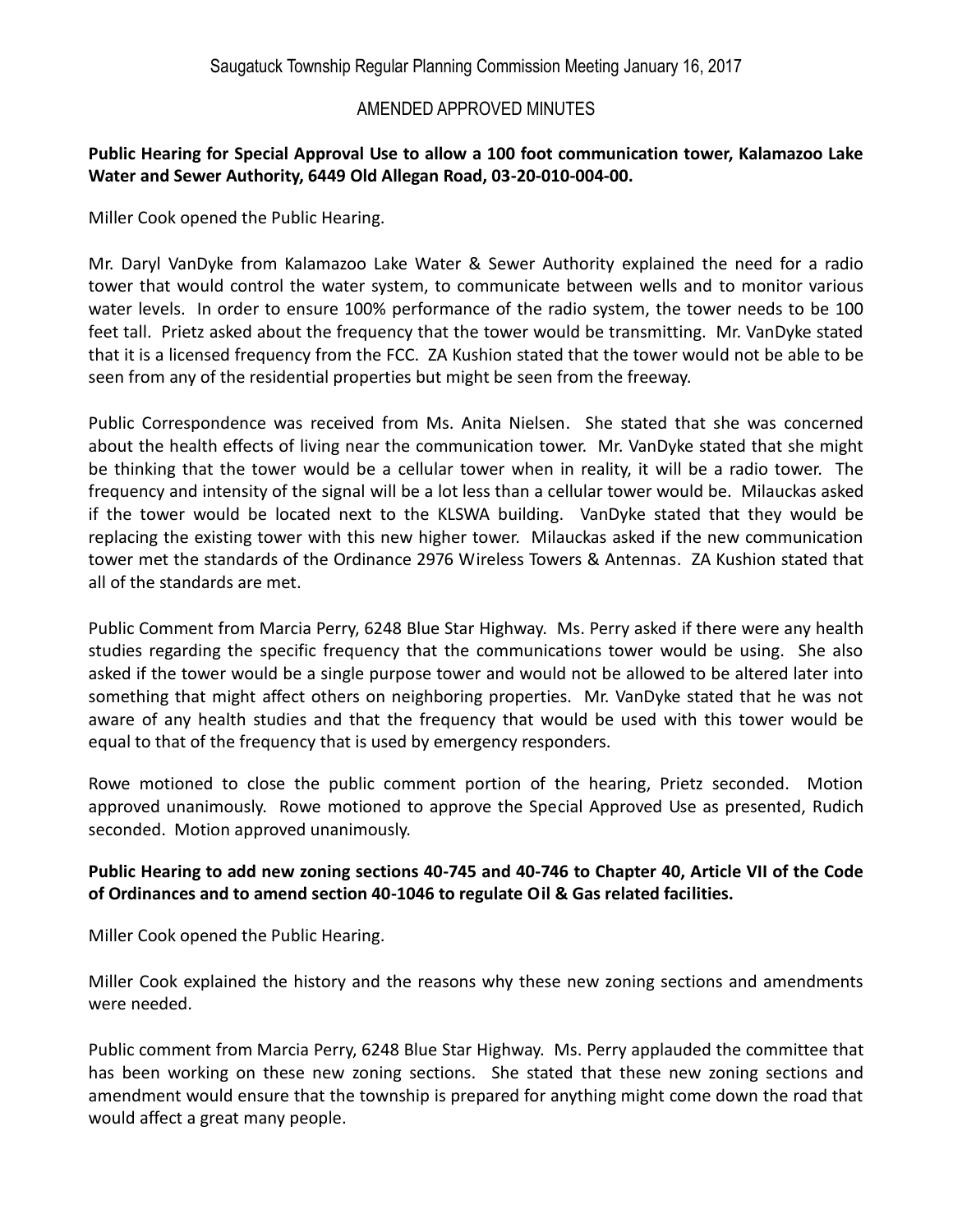## AMENDED APPROVED MINUTES

Rowe motioned to close the public comment portion of the hearing, Prietz seconded. Motion approved unanimously. Rowe motioned to pass the ordinance as written with the exception of the top paragraph that contains incorrect numbering of the new ordinance sections and that the former supervisor is listed instead of the current supervisor, Rudich seconded. Milauckas asked why there is a separate hearing to amend the Table of Uses. ZA Kushion stated that Attorney Curcio advised him to do the hearings separately in case the addition and amendment from the first hearing were not approved. Motion approved unanimously.

### **Public Hearing to amend zoning section 40-1046 of the Code of Ordinances to correct omissions and clarify entries in the Table of Uses:**

Miller Cook opened the Public Hearing.

Milauckas explained the history of the need for changes to the Table of Uses.

Rowe motioned to close the public comment portion of the hearing, Prietz seconded. Motioned approved unanimously. Milauckas motioned to recommend to the township board the approval of the ordinance amendment which is described as zoning section 40-1046 of the Code of Ordinances, Table of Uses, Rudich seconded. Motion approved unanimously.

#### **Public Comments**

Brian Bosgraaf from Cottage Home introduced himself as the purchaser of the former McClendon property. He described ideas for the potential development of the property and presented a layout of the property with possible locations for homes and conservation easements. Jon Helmrich, 3552 64<sup>th</sup> St. Mr. Helmrich asked if the plans were public and if so, would copies be available. Marcia Perry, 6248 Blue Star Highway. Ms. Perry pointed out that this piece of property is very crucial to our area and needs to be treated very well.

**Board Discussion:** No discussion.

**Township Board Updates and Planning Commission Comments:** Rudich asked Miller Cook to attend the next meeting of the township board to be available for possible questions regarding the new ordinance and amendments.

Meeting adjourned at 8:25 pm.

**Next Planning Commission Meeting: T**he next Planning Commission meeting will be on February 28, 2017.

Janna Rudich, Recording Secretary

\_\_\_\_\_\_\_\_\_\_\_\_\_\_\_\_\_\_\_\_\_\_\_\_\_\_\_\_\_\_\_